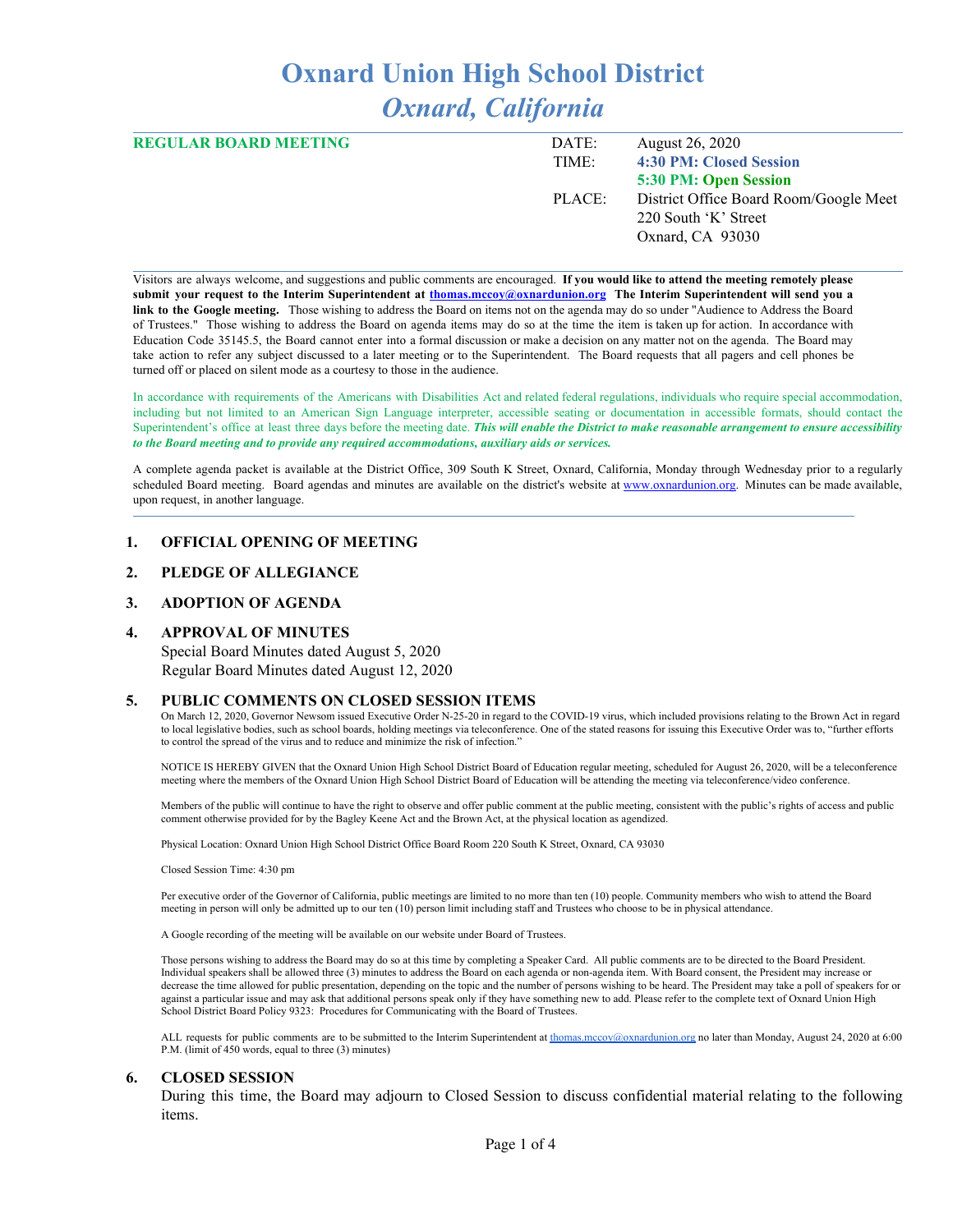Board Meeting Agenda August 26, 2020

- A. Public Employee: Discipline/Dismissal/Release/Resignation/Appointment/Employment-Government Code Section 54957(b)(1)
- B. Conference with Labor Negotiator(s): Government Code Section 54957.6
	- Agency Negotiator: Dr. Deborah Salgado, Assistant Superintendent-Human Resources
		- Employee Organization: Oxnard Federation of Teachers and School Employees (OFTSE)
			- Classified Bargaining Unit
		- Employee Organization: California School Employee Association (CSEA) - Campus Supervisor Bargaining Unit
- C. Student Personnel: [Education Code §35146, 48912, 48919]
- D. Consideration of Confidential Student Issues Other Than Expulsion and Suspension, Pursuant to Education Code §35146
- E. Conference with Legal Counsel Anticipated Litigation, Pursuant to Government Code § 54956.9 (d) a. Number of cases: Three
- F. Conference with Real Property Negotiator (Govt. Code § 54956.8) PROPERTY: Multiple District-owned parcels, including: (1) District Office Campus, 220, 309, and 315 South K Street, Oxnard, CA, APNs 202-0-010-630 & -740; (2) 280 and 300 Skyway Drive, Camarillo, CA, APN 230-0-130-105; and (3) 15 Stearman Street, Camarillo, CA, APN 230-0-130-115 AGENCY NEGOTIATOR: Jeff Weinstein, Assistant Superintendent Business Services and Dr. Joel Kirschenstein, Consultant Sage Realty Group Inc. NEGOTIATING PARTIES: To be determined UNDER NEGOTIATION: Price and terms of payment

### **7. RECONVENE IN PUBLIC: REPORT ON CLOSED SESSION ACTION**

### **8. RECOGNITION**

Farm 2 School - 2020 CSBA Golden Bell Award Finalist

### **9. PUBLIC COMMENTS TO ADDRESS THE BOARD OF TRUSTEES**

On March 12, 2020, Governor Newsom issued Executive Order N-25-20 in regard to the COVID-19 virus, which included provisions relating to the Brown Act in regard to local legislative bodies, such as school boards, holding meetings via teleconference. One of the stated reasons for issuing this Executive Order was to, "further efforts to control the spread of the virus and to reduce and minimize the risk of infection."

NOTICE IS HEREBY GIVEN that the Oxnard Union High School District Board of Education regular meeting, scheduled for August 26, 2020, will be a teleconference meeting where the members of the Oxnard Union High School District Board of Education will be attending the meeting via teleconference/video conference.

Members of the public will continue to have the right to observe and offer public comment at the public meeting, consistent with the public's rights of access and public comment otherwise provided for by the Bagley Keene Act and the Brown Act, at the physical location as agendized.

Physical Location: Oxnard Union High School District Office Board Room 220 South K Street, Oxnard, CA 93030

Open Session Time: 5:30 pm

Per executive order of the Governor of California, public meetings are limited to no more than ten (10) people. Community members who wish to attend the Board meeting in person will only be admitted up to our ten (10) person limit including staff and Trustees who choose to be in physical attendance.

A Google recording of the meeting will be available on our website under Board of Trustees.

Those persons wishing to address the Board may do so at this time by completing a Speaker Card. All public comments are to be directed to the Board President. Individual speakers shall be allowed three (3) minutes to address the Board on each agenda or non-agenda item. With Board consent, the President may increase or decrease the time allowed for public presentation, depending on the topic and the number of persons wishing to be heard. The President may take a poll of speakers for or against a particular issue and may ask that additional persons speak only if they have something new to add. Please refer to the complete text of Oxnard Union High School District Board Policy 9323: Procedures for Communicating with the Board of Trustees.

ALL requests for public comments are to be submitted to the Interim Superintendent at [thomas.mccoy@oxnardunion.org](mailto:thomas.mccoy@oxnardunion.org) no later than Monday, August 24, 2020 at 6:00 P.M. (limit of 450 words, equal to three (3) minutes)

### **10. SUPERINTENDENT'S REPORT -** Facility Use, Academic Decathlon, Grand Jury Charter Schools Report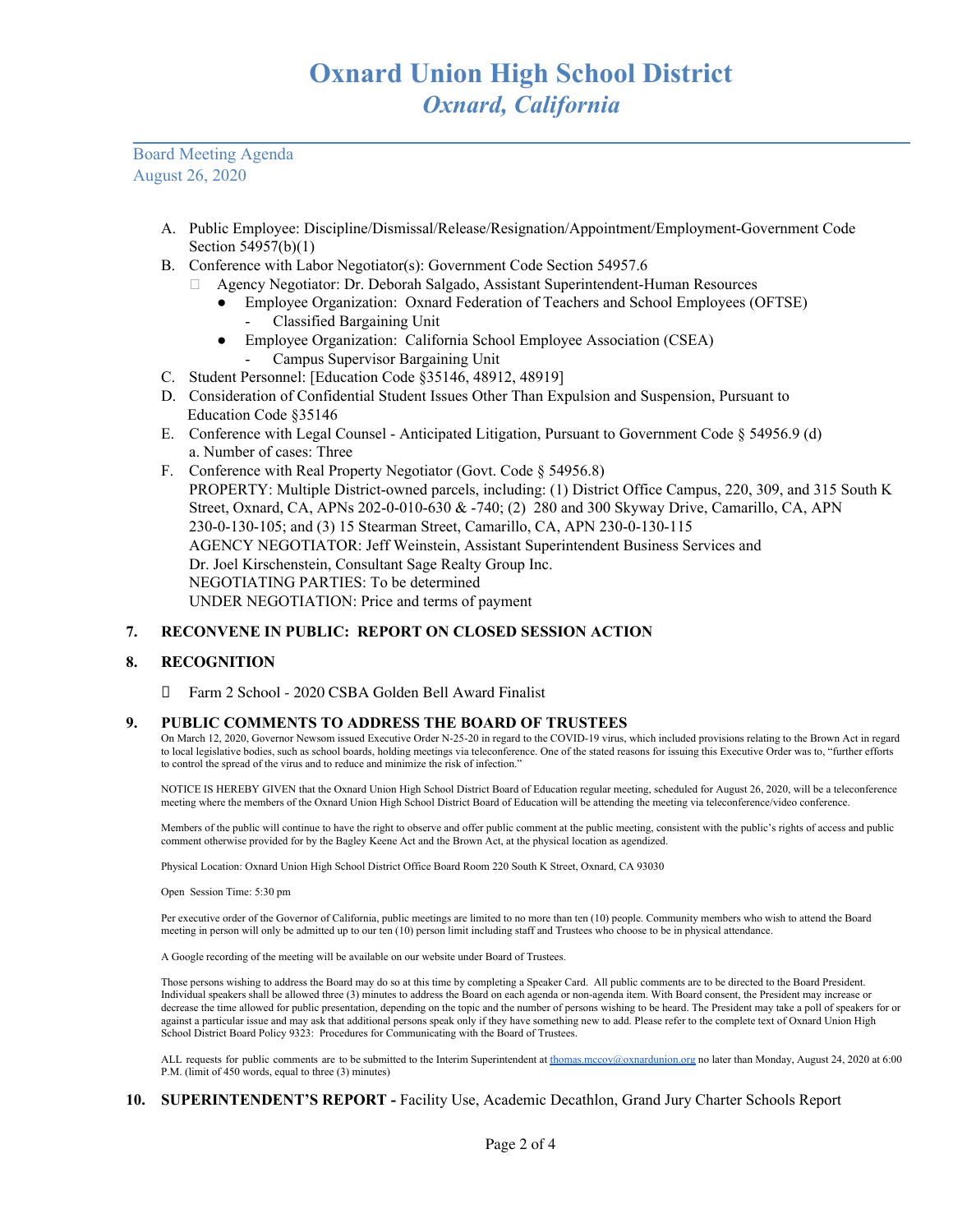Board Meeting Agenda August 26, 2020

# **11. STUDENT REPRESENTATIVE TO THE BOARD – MARINA CLEVINGER**

## **12. CONSENT CALENDAR**

## **Business Services**

- A. Consideration of Approval of Purchase Orders and Direct Pays, August 1 16, 2020
- B. Consideration of Revision of Authorization of Signatures
- C. Consideration of Approval to Reject all Bids for Thermal Body Scanners, Bid 630
- D. Consideration of Approval of Use of CDW NASPO ValuePoint Piggyback Contract #MNWNC-108 (7-15-70-34-003) for New Solar Drive Data Center Equipment Purchase
- E. Consideration of Approval of Use of NIC Partners NASPO ValuePoint Piggyback Contract #AR-233 (14-19) PA# 7-14-70-04 for New Solar Drive Data Center Equipment Purchase
- F. Consideration of Approval of Use of NetXperts, Inc. CMAS Contract #3-17-70-0622S for New Solar Drive Data Center Software Purchase
- G. Consideration of Approval of Contract Change Order Request #16 to Waisman Construction for Providing New Perimeter Soffit Cover at Solar Drive
- H. Consideration of Approval of Contract Change Order Request #19R to Waisman Construction for Providing New Drinking Fountains at Solar Drive
- I. Consideration of Approval of Contract Change Order Request #36 to Waisman Construction for Removing Superfluous HVAC Ductwork Insulation at Solar Drive
- J. Consideration of Approval of Contract Change Order Request #34R to Remove Superfluous HVAC Ductwork at Solar Drive
- K. Consideration of Approval of Contract Award to Pacificom for Solar Drive District Office First Floor Data Racks and Wire Management
- L. Consideration of Approval of Contract Award to Little Diversified for Separate Bid #4 for ACHS Stadium Bleachers, Lighting, Sound System
- M. Consideration of Approval of Contract Award to Little Diversified for Separate Bid #5 for HHS Stadium Bleachers, Lighting, Sound System
- N. Consideration of Approval of Contract Award to Superior Millwork for RCHS New Relocatable Science Classrooms Casework
- O. Consideration of Approval of Contract Award to Kiwitt's General Building Contractor to Revise CTE Classroom 90 Wall Systems at the HHS Industrial Arts Building
- P. Consideration of Approval of Contract Award to Vortex Industries for ACHS Mechanical and Restrooms Replacement Doors
- Q. Consideration of Approval of Contract Award to Schneider Electric for Solar Drive HVAC Energy Management System Modernization (Phase 2)
- R. Consideration of Approval of Contract Award to Cbelow Subsurface Imaging services at CIHS for the Location of all Existing Underground Utilities and Mapping
- S. Consideration of Approval of Grounds Maintenance Equipment for Artificial Turf Fields at Multiple Sites
- T. Consideration of Approval of Contract Award to Tetra Tech, Inc. for the Additional Services (MOD2) for Traffic Signal and City of Oxnard Requirements for the New DSHS Project
- U. Consideration of Approval of Contract Award to Green Globe HVAC to Provide a Split Air Conditioning System to Service the Main Data Center at 1800 Solar Drive
- V. Consideration of Approval of Contract Change Order Proposal #1 to Ohno Construction to Upgrade the Visual Display at ACHS, HHS & PHS Stadium Renovation Projects
- W. Consideration of Adoption of Resolution No. 20-41, Authority for the Board of Trustees to Improve Compensation for Certain Categories of Employees After July 1, 2020
- X. Consideration of Adoption of Resolutions for Fiscal Year 2020-2021:No. 20-36, Temporary Loans Between District Funds; No. 20-37, Appropriation Transfers; No. 20-38, Authorization for Budget